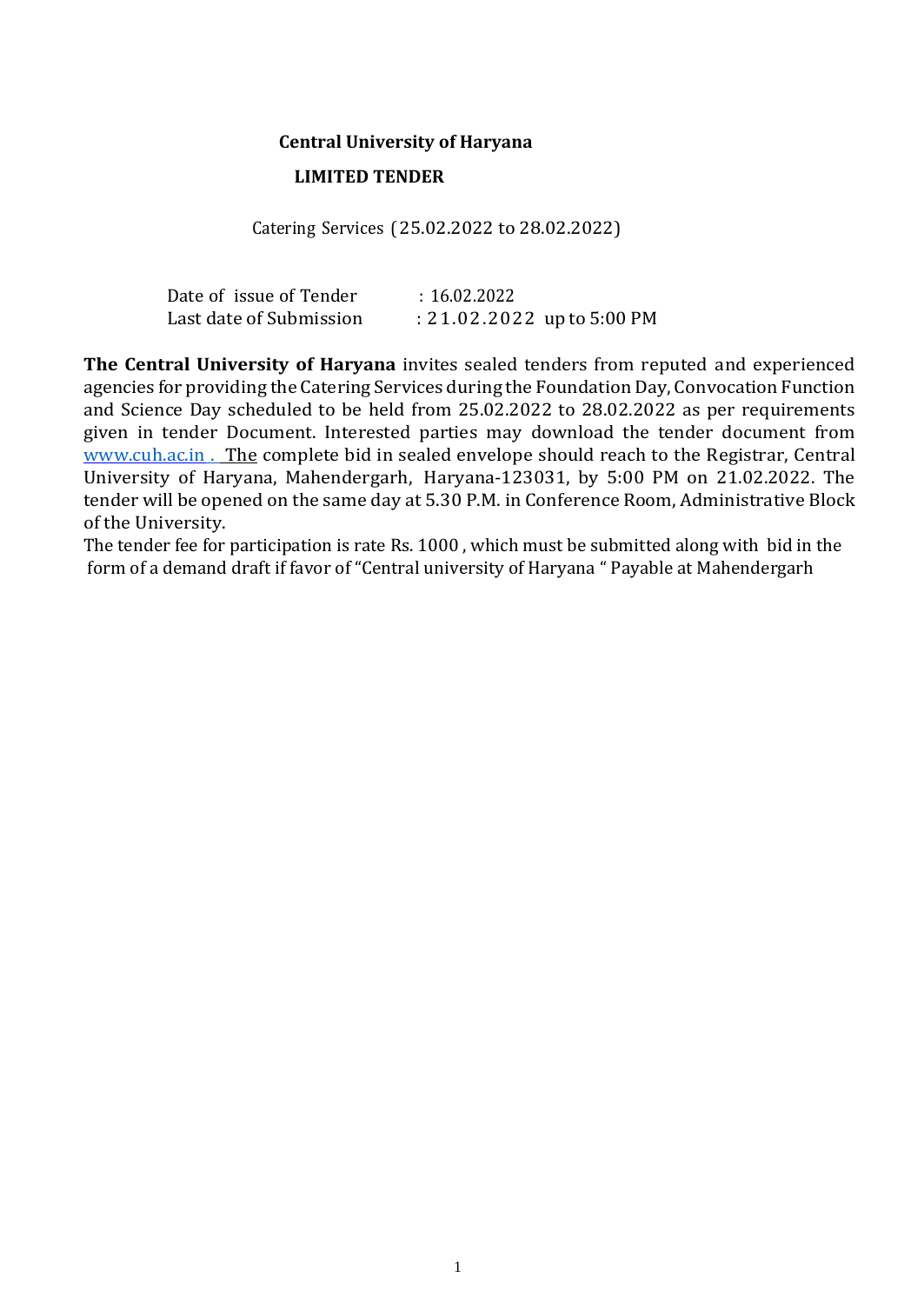#### 1. Details of the Tender

| Name of work:                 | Catering services for the Foundation Day, Alumni Day,<br><b>Convocation Function and National Science Day</b> |
|-------------------------------|---------------------------------------------------------------------------------------------------------------|
|                               |                                                                                                               |
| Implementing agency           | <b>CUH</b>                                                                                                    |
|                               |                                                                                                               |
| Communication for             | Dr. Ranbir Singh, Department of Tourism and Hotel Management                                                  |
| information regarding issue   |                                                                                                               |
|                               | Mob: 8307865774                                                                                               |
| oftender                      |                                                                                                               |
|                               |                                                                                                               |
| <b>Earnest Money Deposit:</b> | Rs 30,000/- by Demand draft in favor of                                                                       |
|                               |                                                                                                               |
|                               | "Central University of Haryana" drawn on any nationalized                                                     |
|                               |                                                                                                               |
|                               | bank, payable at Mahendergarh-refundable to unsuccessful                                                      |
| Last date of Submission:      | 21.02.2022 Till 05:00 PM                                                                                      |
|                               |                                                                                                               |
|                               |                                                                                                               |

### **2. GENERAL INSTRUCTIONS AND CONDITIONS FOR SUBMISSION OF TENDER**

#### **The tender document may also be downloaded from our web site [www.cuh.ac.in](http://www.cuh.ac.in/)**

### **(A) GENERAL INSTRUCTIONS**

- (1) The Bidders who are interested in participating in the tender must read and comply with the instructions and the terms and conditions contained in the tender document.
- (2) The bids shall be filled in by the Bidder clearly, neatly and accurately. Any alteration, erasures or over-writing would be liable to make the tender invalid unless the same is neatly carried out and attested over the full signature of Bidder. The decision of the Tender Committee of the University to interpret the information and rates filled in by the Bidder shall be final and binding on all the Bidders.
- (3) The Bidders are requested to make themselves fully conversant with the General Conditions of Contract, Special Conditions of Contract, Technical Specifications, site conditions, safety and health aspects and norms to be observed, etc. at the time of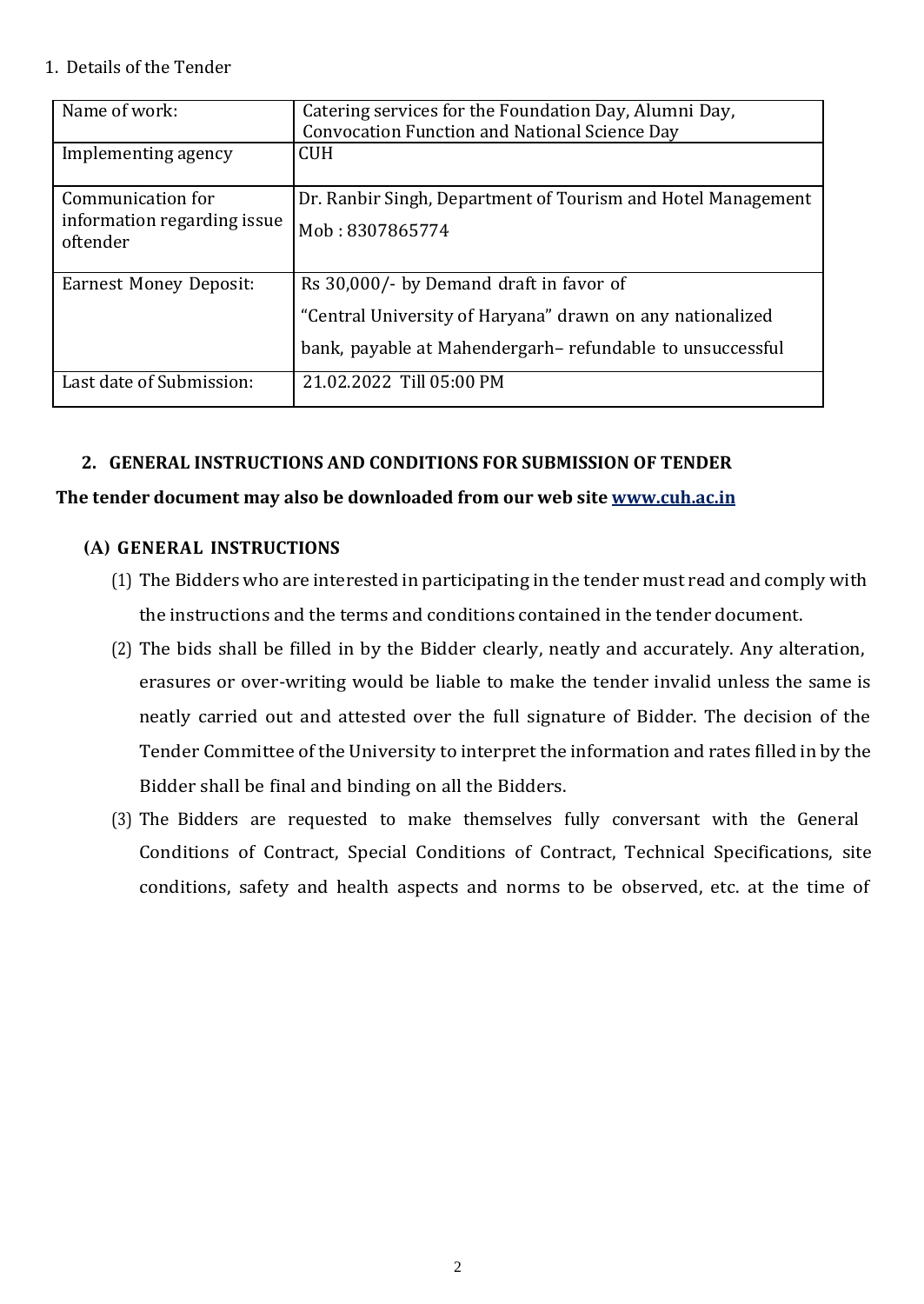submitting their bids. The time is the essence of contract. The Bidder is deemed to have examined and understood the tender document, obtained his own information in all matters whatsoever that might affect the carrying out the works expressly mentioned or works which may have to be carried out to fulfill his contractual obligation within the scheduled rates, time and to have satisfied himself to the sufficiency for his offer.

- (4) The Bidders are required to fill in complete and accurate details as required under the tender documents. Failure to furnish all the information as required under the bid documents or submission of a bid containing deviations from the contractual terms and conditions, specifications or requirements shall be treated and rejected as being non –responsive.
- (5) The Bidders are expected to carefully examine all instructions, forms, terms and specifications in the bid documents and to fully inform themselves as to all the conditions and matters which may affect the subject matter of the work/tender or the cost thereof. If any errors, discrepancies or omissions are found in the documents or anyBidder is in doubt as to the true meaning or interpretation of any part, he shall seek necessary clarifications. However, no claim of any nature on account of any errorsfound in the tender documents shall be entertained.
- (6) The bids shall be required to be submitted within the time frames set out in the Notice Inviting Tender (NIT) and bids submitted thereafter shall not be accepted and considered.
- (7) The tender documents shall not be transferable.
- (8) Conditional offers shall be rejected at the outset.
- (9) A particular Bidder shall be allowed to make and submit only one bid document. A Bidder shall not submit more than one bid, either in the same name or entity or throughany partnership, LLP, joint venture or the like.
- (10) CUH Tender Committee reserves the right to amend and modify the bidding documents at any time prior to the deadline for submission of bids, either at its own discretion or in response to a clarification requested by a prospective Bidder. In such cases, the Tender Committee may in its discretion extend the deadline for submission of bids in order to facilitate the prospective Bidders for incorporating the effect of the amendment in their bids.
- (10) The Bidders shall bear all costs and expenses associated with and incidental to the preparation and submission of their respective bids, to attend meetings or conferences, if any, including transport of all material, any pre award discussion with the successful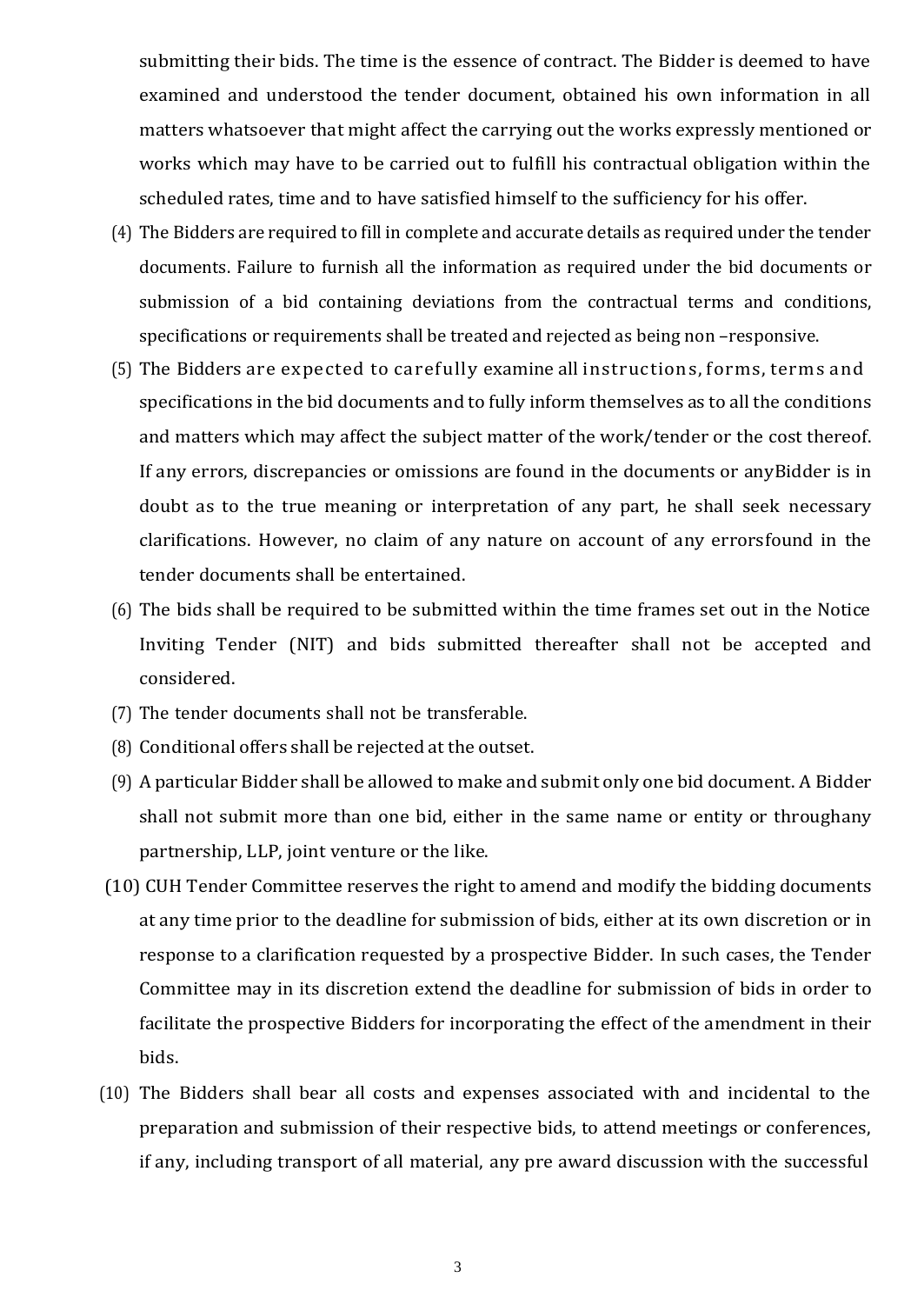Bidder, technical and other presentations, etc. and CUH shall not be liable in any manner for the same.

- (11) The Bidder shall be disqualified if any untrue statement or misrepresentation is made in the bid forms, attachments and other supporting documents submitted by the Bidder.
- (12) CUH Tender Committee reserves the right to qualify/disqualify anyapplicant without assigning any reason.

#### **(B) EARNEST MONEY**

- (1) The Bidder shall deposit a refundable and amount as earnest money deposit ( $\mu$ EMD") at the rate of Rs 30,000/- along with the bid. The EMD and tender fee shall be in the form of Demand Draft in favor of "Central University of Haryana" payable at Mahendergarh.
- (2) The earnest money deposited along with the bid documents for the present tender shall be in respect of the present tender document only and the contract to be hereby awarded only.
- (3) The EMD of the successful Bidder will be returned after the Bidder provides a Security Deposit as required.
- (4) The EMD paid in the form of demand draft will be refunded by means of account payee cheque or return of the same DD to the unsuccessful Bidder as soon as the tender process is completed.
- (5) Any bid not accompanied with EMD if the same are found to fall short, the bid will
- be rejected. EMD should be submitted in physical form.
- (6) No interest shall be payable on EMD.
- (7) The EMD will be forfeited if the BIDDER (i) withdraws his tender after acceptance or (ii) withdraws his tender before the validity date of the tender.

#### **(C)MODE OF SUBMISSION OF BID**

(1) The sealed bidding documents should be delivered in the Registrar Office on or before the stipulated date and time. The technical bid and the financial bid must be sealed in separate envelopes super-scribing "**Technical Bid**" and "**Financial Bid**" and both these two envelopes must be placed in a third envelope super-scribing **"Catering Services on Foundation Day, Alumni Day, Convocation Function and National Science Day 2022".** This third envelope should be **sealed** (**glued along with tapped). Stapled or open tender will be forfeited.** They should be delivered to: Registrar Office, Central University of Haryana, Mahendergarh, Haryana-123031, India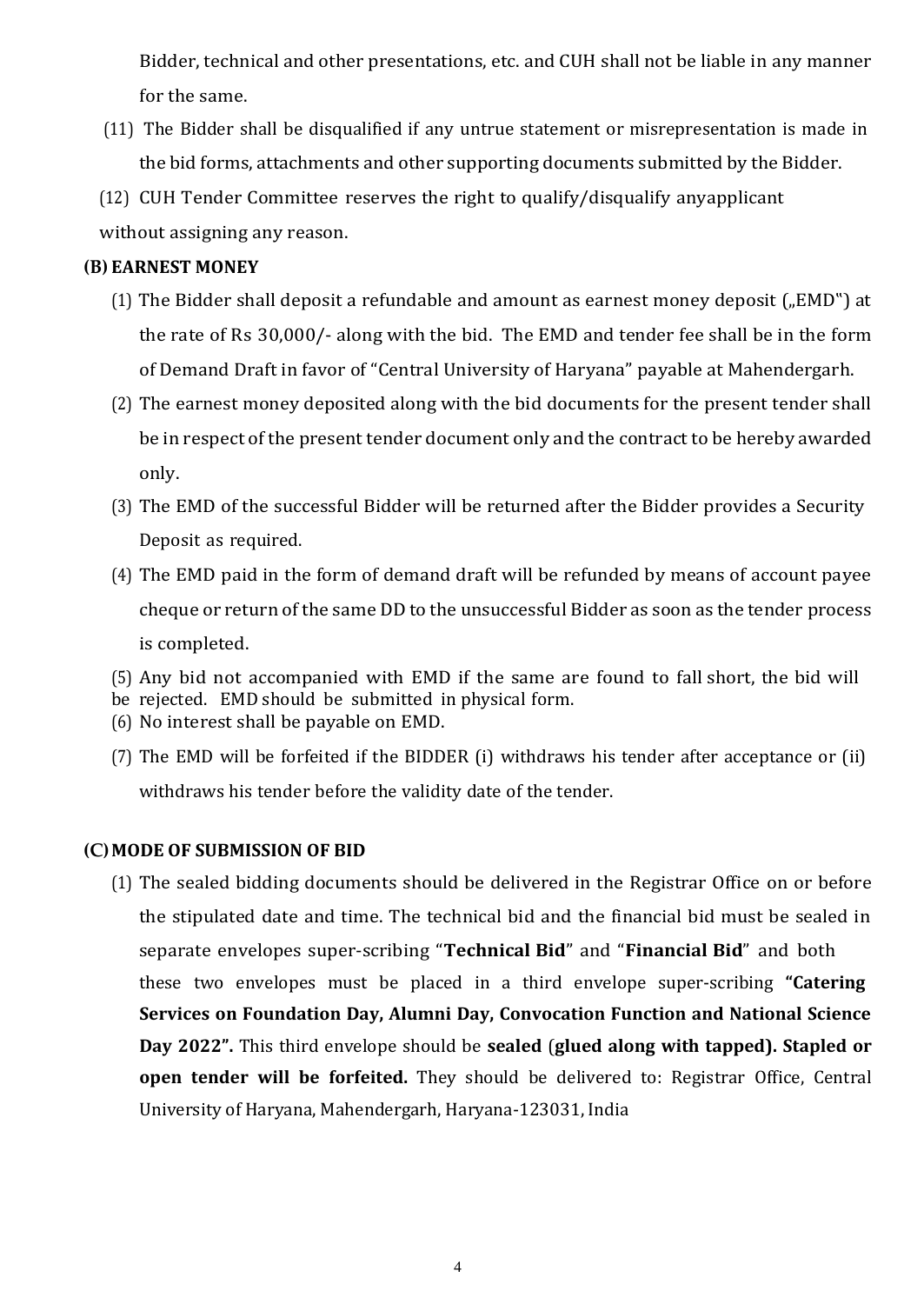- (2) No bid shall be accepted unless it is properly sealed and marked as instructed above.
- (3) If the packet and the envelope are not sealed and marked as instructed above, University shall assume no responsibility for the misplacement or premature opening of the bid submitted. A Bid opened prematurely due to this cause shall be rejected by the Committee returned to the Bidder.
- (4) Telegraphic bids or bids through fax or email shall be treated defective, invalid and rejected. Only detailed complete bids in the form indicted above received prior to the closing time and date of the bids shall be taken as valid.
- (5) The rates and amounts offered by the Bidder shall be quoted clearly written in figures and in words. The words shall be written clearly in English and shall be free from any aberrations, deletions, corrections and overwriting. In case of any illegibility of the offer submitted by Bidder the interpretation by the Committee shall be final and binding on the Bidder.If any ambiguities are observed in the rates and amount given in words and figures, thenthe rate quoted in words shall be taken as correct.
- (6) Bidders sending their bids through courier/ by Speed post/by Person should also ensure that their bids are received on the said address by the stipulated date and time. No time extension for courier/Speed Post/by Person shall be granted.

#### **(D) METHOD OF TENDERING SIGNATURE**

- (1) The Bidder shall ensure that the bid document submitted by it shall contain the name, residence and place of business of the person or persons making the Bid and must be signed and sealed by the Bidder with his usual signature and seal. The name of all persons signing should also be typed or printed below the signature on each page.
- (2) Each page of the Tender documents must be stamped and signed by the person or authorized persons of the Bidder entity who are submitting the Tender in token of his/their having acquainted himself/themselves and accepted the entire tender documents including various conditions of contract. Any Bid with any of the Documents not so signed is liable to be rejected at the discretion of the committee.

# **NO PAGE SHOULD BE REMOVED/DETACHED FROM THIS BIDDING DOCUMENT**.

(3) A copy of the authorization letter/power of attorney/board resolution for the purposes of signing and submitting the present tender documents shall be attached with the tender documents.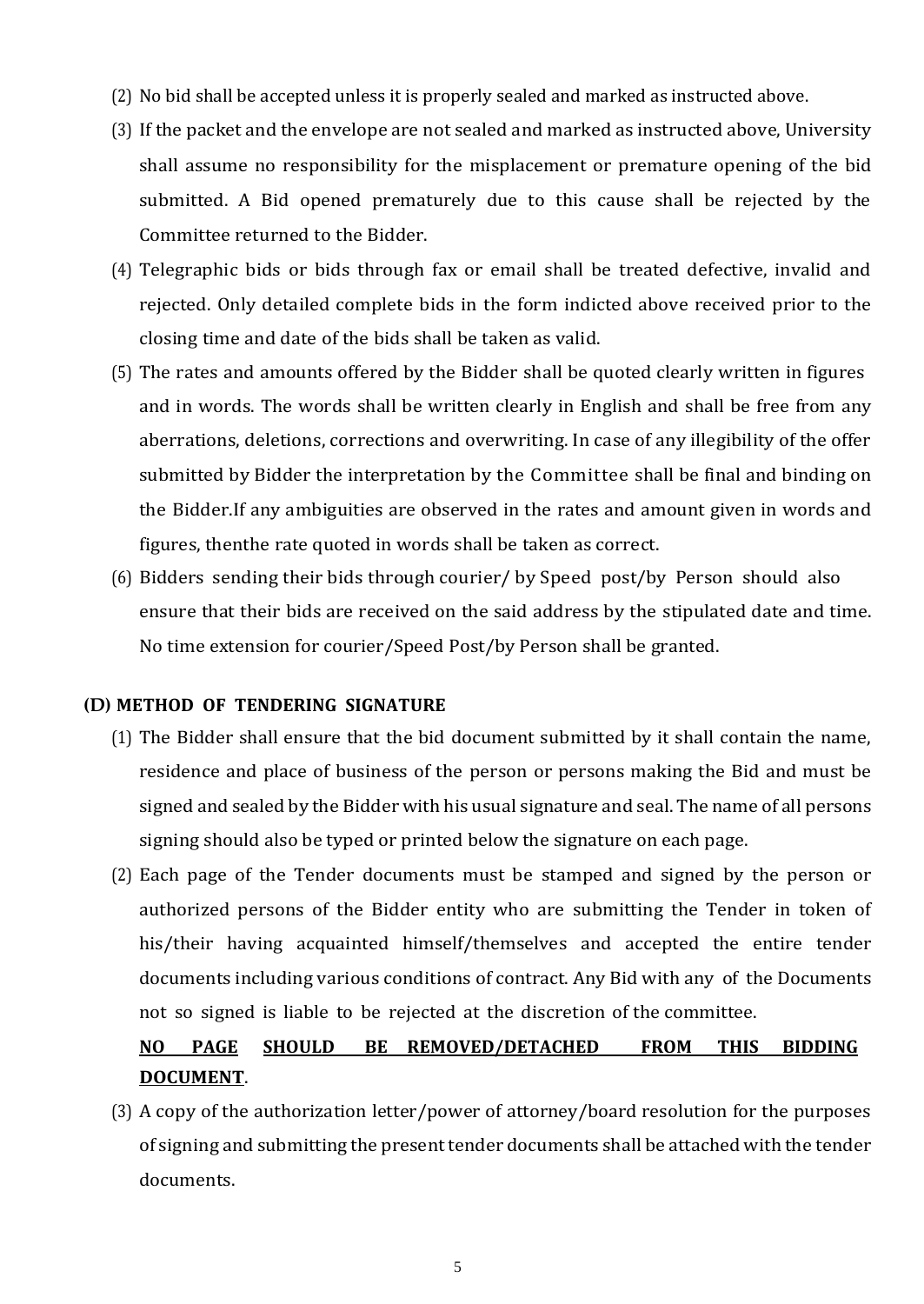- (4) The Bidder's name stated on the proposal shall be the exact legal name of the firm.
- (5) Erasures or other changes in the Bid Documents shall be initialled by the person signing the Bid.
- (6) Bids not conforming to the above requirements of signing may be disqualified.
- (7) The Bidder shall not be entitled to withdraw or modify the offer and rates quoted by

him/it once the same have been duly submitted.

#### **(E) OPENING OF BID**

- (1) CUH Tender Committee shall open the bids Technical and Financial bidson the scheduled dates of which the Bidder shall take note and the Bidder, either himself or through an authorized representative shall remain present at such opening. In the event any authorized representative of a Bidder is sent to such opening then such person shall be required to carry an authorization letter for the same.
- (2) It is hereby clarified that the absence of any Bidder or his authorized representative at such opening shall not affect the legality of such opening and CUH shall be entitled to continue with such opening of bids even in the absence of the Bidders or any of them,and no claim or objection on this ground shall be entertained.

(3) The Bidders and their authorized representatives participating in the opening shall be required to sign the attendance sheet.

#### **(F) EVALUATION & COMPARISON OF BID**

(1)The technical bids shall be evaluated based on the available documents submitted by Bidder as per the annexure and presentations. In the course of its evaluation, CUH CUH Unit/Tender Committee shall be entitled to ask for clarifications from the Bidders in respect of the bids submitted by them. Any clarification submitted by a bidder that is not in response to a request by CUH/Tender Committee shall not be considered. The request for clarification and the response shall be in writing.

(2) If a bidder does not provide clarifications a n d d o c u m e nt of its bid by the dateand time set by the University, their bid may be rejected.

(3) Financial bid will be opened only of qualified technical bidders.

#### **(G) RIGHT OF REJECTION OF TENDER**

(1) CUH Tender Committee reserves the right to accept or reject any bid or to cancel the Bidding process and reject all bids at any time prior to award of contract, without thereby incurring any liability to the affected bidder or bidders or any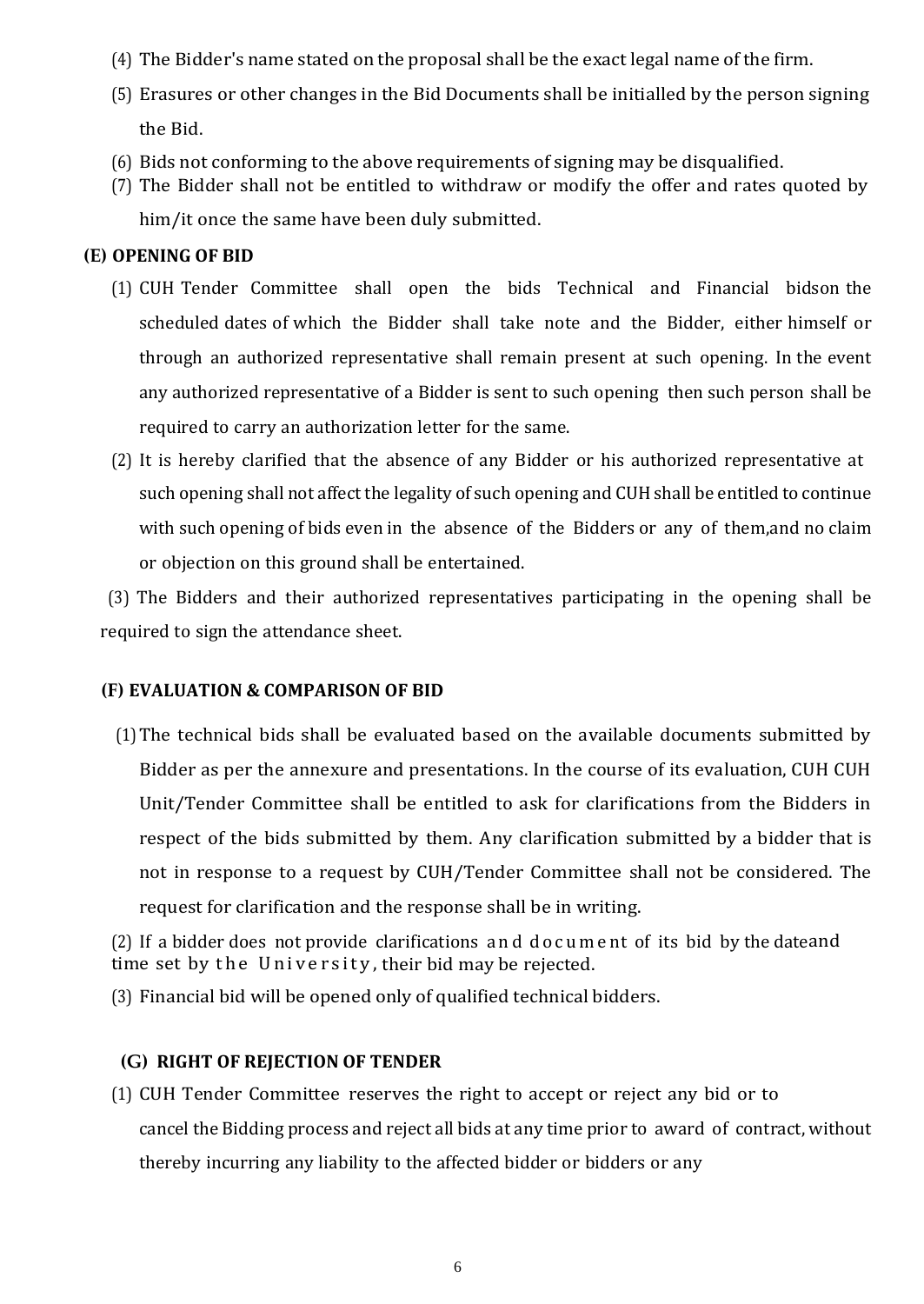obligation to inform or afford reasons to the affected bidder or bidders regarding the same.

(2) Any Tender without EMD will be treated as non-responsive and shall be rejected at the outset itself.

(3) CUH Tender Committee reserves the right to disqualify any bidder if such bidder quotes any abnormally high or low rates in the bid document/price bid and prohibit such Bidder from future participation on in any bid with CUH.

### **(H) AWARD OF CONTRACT**

- (1) The successful Bidder shall be intimated of his selection through the Letter of Intent or Letter of Award/ Work Order which shall be sent to him through e-mail, courier, fax or registered mail.
- (2) If the rates of are found exorbitantly very high, the Committee may cancel the tender bid/s.

# **(I) Qualification of bidders (Paper documents to be attached)**

- (1) The bidder should have a registered office in the Haryana.
- (2) The bidder must have annual turnover of minimum 10lakh/year for the last two financial years.
- (3) The bidder must have executed atleast two orders for any Govt. Agency/ Govt. University for a minimum amount of Rs. 5,00,000/- each

# **3. SPECIAL CONDITIONS OF CONTRACT**

### **(A)** C**ONTRACT PERFORMANCE GUARANTEE**

(1) The successful Bidder, to whom the work is awarded, shall be required to furnish a Contract Performance Guarantee/Security Deposit (SD) as security for the due performance of the Contractor's obligations and the same shall be equivalent total cost of Bid Value of 5%.

(2) The same shall be returned to the Contractor after settlement of all dues.

(3) In the event, the contract is terminated by CUH Tender Committee on account of the fault of the Contractor before the determination of the Contract, or the Contractor abandons the work and its obligations under the contract during the Contract Period, then the SD amount shall be forfeited by CUH.

(4) Any delay in submission of initial SD will entitle CUH to cancel the contract.

### **(B) Other Terms and Conditions**

1) The Agency shall obtain necessary license, permit, consent, sanction, etc., as may be required or called for from / by local or any other authority for doing such work. The Agency shall comply at its own cost with all applicable laws, rules and regulations in force from time to time whether of Central or State or local Govt. as applicable to him or to this contract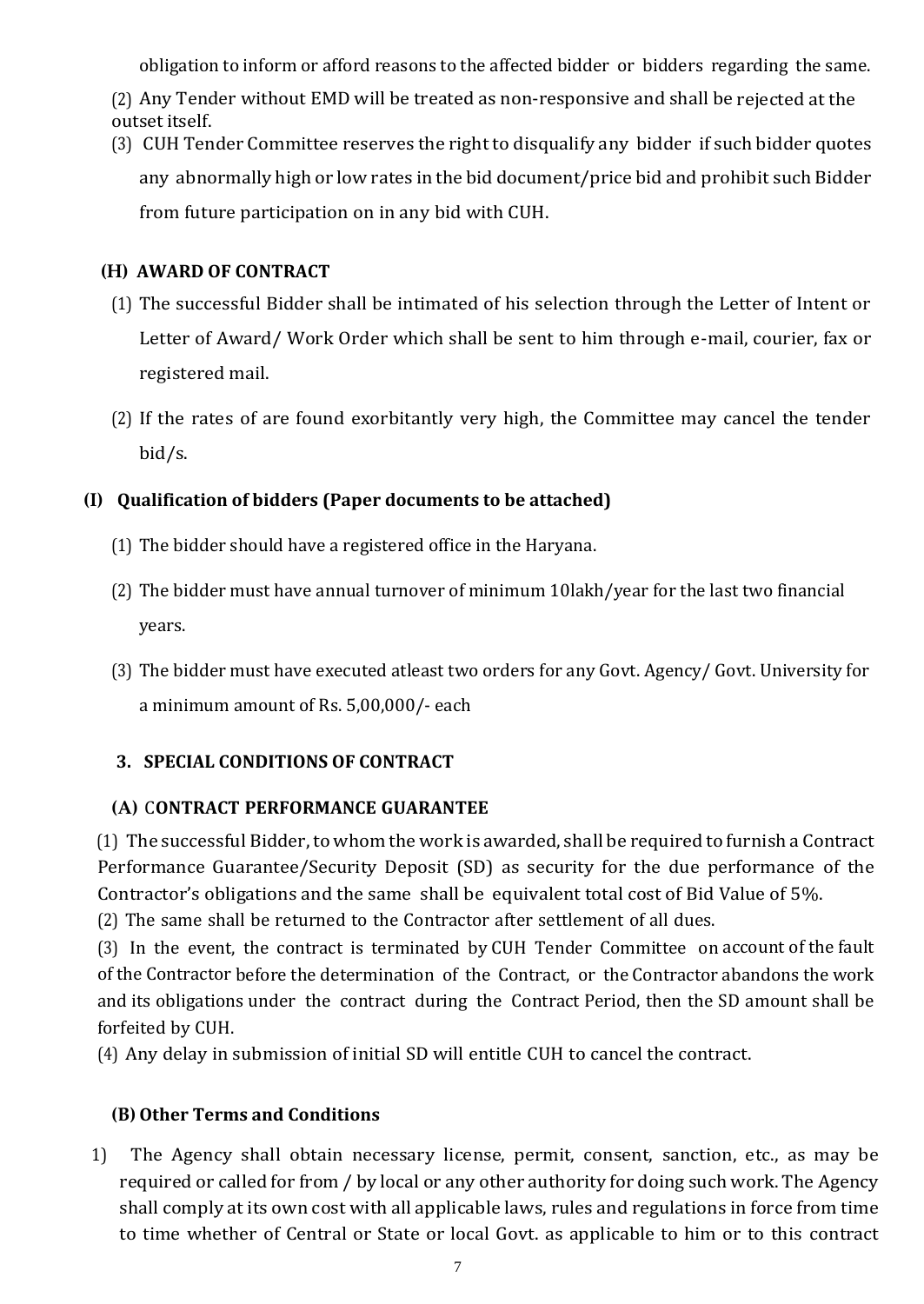without any liability and responsibility to CUH, whatsoever it may be.

2) The Agency shall bear all taxes, rates, charges, levies or claims, whatsoever, as may be imposed by the State, Central Government or any local body or authority. The Agency shall furnish such proof of payment of compliance or the obligations including registration certificates, receipts, licenses, clearance certificates etc. as may be required by CUH.

3) In case of any changes to the constituents of the agency, the commitment towards CUH should not suffer.

- 4) All personnel engaged under this contract by the Agency shall be employees/contractual staff of Agency. CUH shall not have any liability/ responsibility to absorb the persons engaged by the Agency.
- 5) The Agency shall maintain good standard of food quality/services as indicated. In case the quality of food/services is not found up to the mark, a warning note shall be issued to the agency specifically indicating the discrepancy and a deduction to the extent of 20% of the billed amount for that particular instance (Tea/Meals) shall be levied on the recommendation/approval of tender Committee.
- 6) The CUH shall pay the agreed amount on production of bill. No other charges of any kind shall be payable except as under the contract.
- 7) Before submission of the bill, the Agency shall ensure that the payment of persons deployed by the Agency have been made for the billed period.
- 8) Under no circumstances Agency is entitled to claim any charges over and above the charges prescribed in the terms of this contract.
- 9) The tax as applicable shall be deducted from the bill unless exempted by the Income- tax Department.
- 10)In case of non-compliance/non-performance of the services according the terms of the contract, the CUH shall be at liberty to make suitable deductions from the bill without prejudice to its right under other provisions of the contract.

11) The decision of CUH Tender Committee in regard to interpretation of the Terms & Conditions and the Agreement shall be final and binding on the Agency.

(12) The Contractor shall not employ any person of age below 1 8 years and above the age of 50 years and the persons so engaged shall be sound in health capable of performing their work as per instructions and should not be suffering from any illness, infection and disease.

(13) All liabilities arising out of accident or death of any personnel while on duty shall be borne by the Contractor.

- (14) The Contractor and its staff shall take proper and reasonable precautions to preventloss, destruction, damage or misuse.
- (15) Services may be asked to provide at different locations but within the campus of university.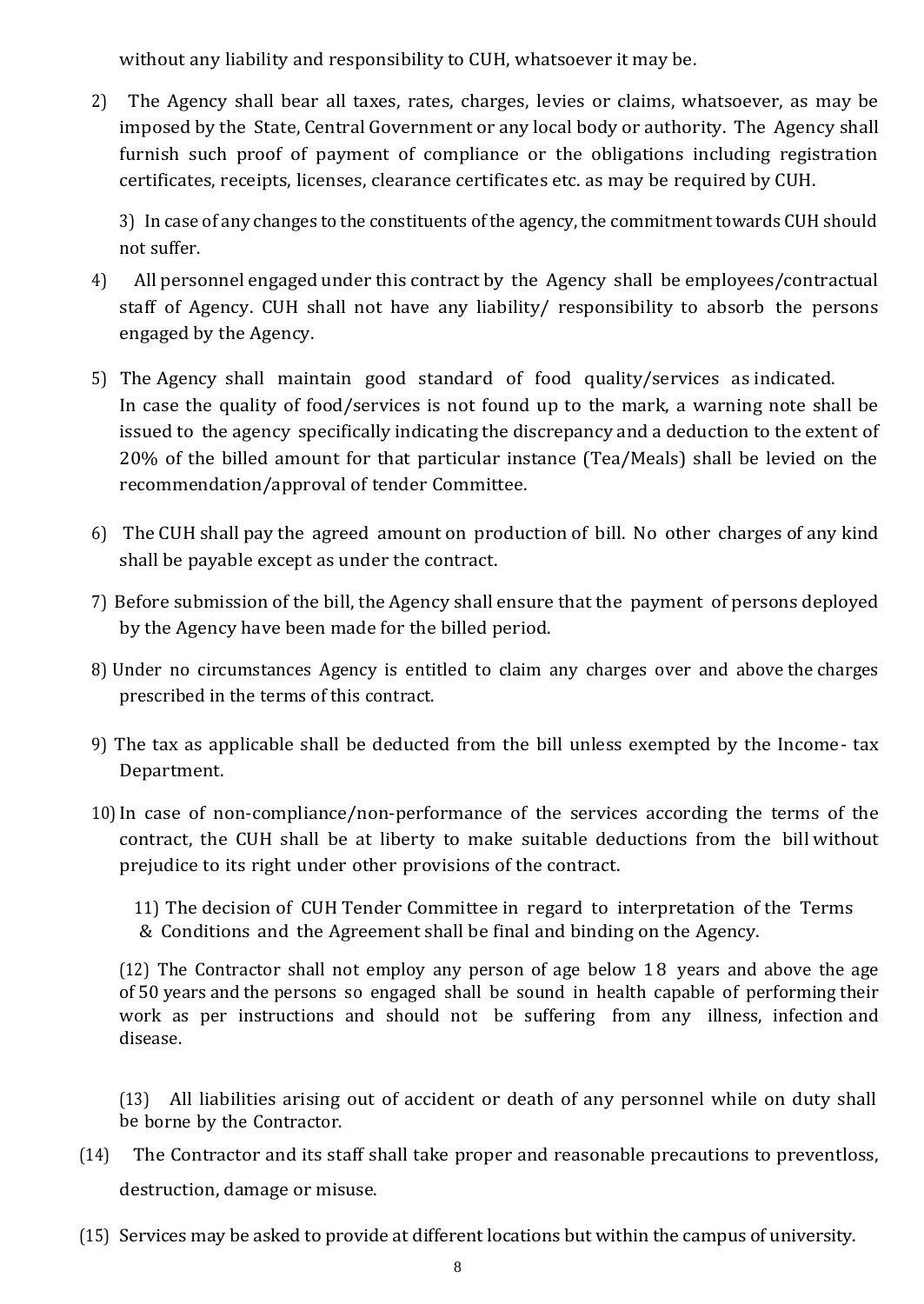- **(16)** The final bills must include satisfactory report of CUH committee constituted for inspection of quality of raw material, production, taste and services of food items including hygiene and cleanliness of cutlery, crockery, glasses, linen and others. Hence, the total work will be carries under supervision of this committee as their decision in all respect should be final. Penalty may be imposed in case of any variations with respect to this.
- (17) The persons serving to the guests must be in proper uniform and needs to follow grooming standard.
- (18) All types of wastages need to be put at places designated for it.

### **(C)FINANCIAL TERMS**

### (A) Payment Terms

- (a) The agency shall be paid the payment after completion of the work and receipt of invoice.
- (b) Any invoice submitted without essential documents shall be deemed to be incomplete and CUH shall not be liable to process and pay the amounts on the invoices so raised.
- (c) The service tax/gst amount shall be shown separately on the invoice along with the applicable registration numbers.
- **(D)** All the payments to be made to the agency by CUH shall be made through NEFT/RTGS/DD only with applicable TDS in accordance withthe Govt. of India/RBI guidelines from time to time.

The Contractor shall not be entitled to claim any amounts towards escalation cost,idle manpower etc.

The Contractor shall be liable to bear and pay for any expenses or cost that may be required to be incurred on account of any accident caused to any of itspersonnel working during the Contract.

- The Contractor shall observe and be responsible for the compliance of all labour laws, government notifications and shall maintain necessary records for the same andshall submit the same to CUH when so required.
- The Contractor shall duly maintain all records/registers required to be maintained by him under various labour laws mentioned above and shall produce the same before the concerned Statutory Authorities whenever required and called upon to doso.

### **(E) WORK CERTIFICATION**

(1) The work done and executed by the Contractor shall be approved and certified by the Committee in accordance with the terms and conditions of this contract and the rules and norms.

### **(F) SETTLEMENT OF DISPUTES**

(1) Any disputes or difference between parties arising out of the contract to the extent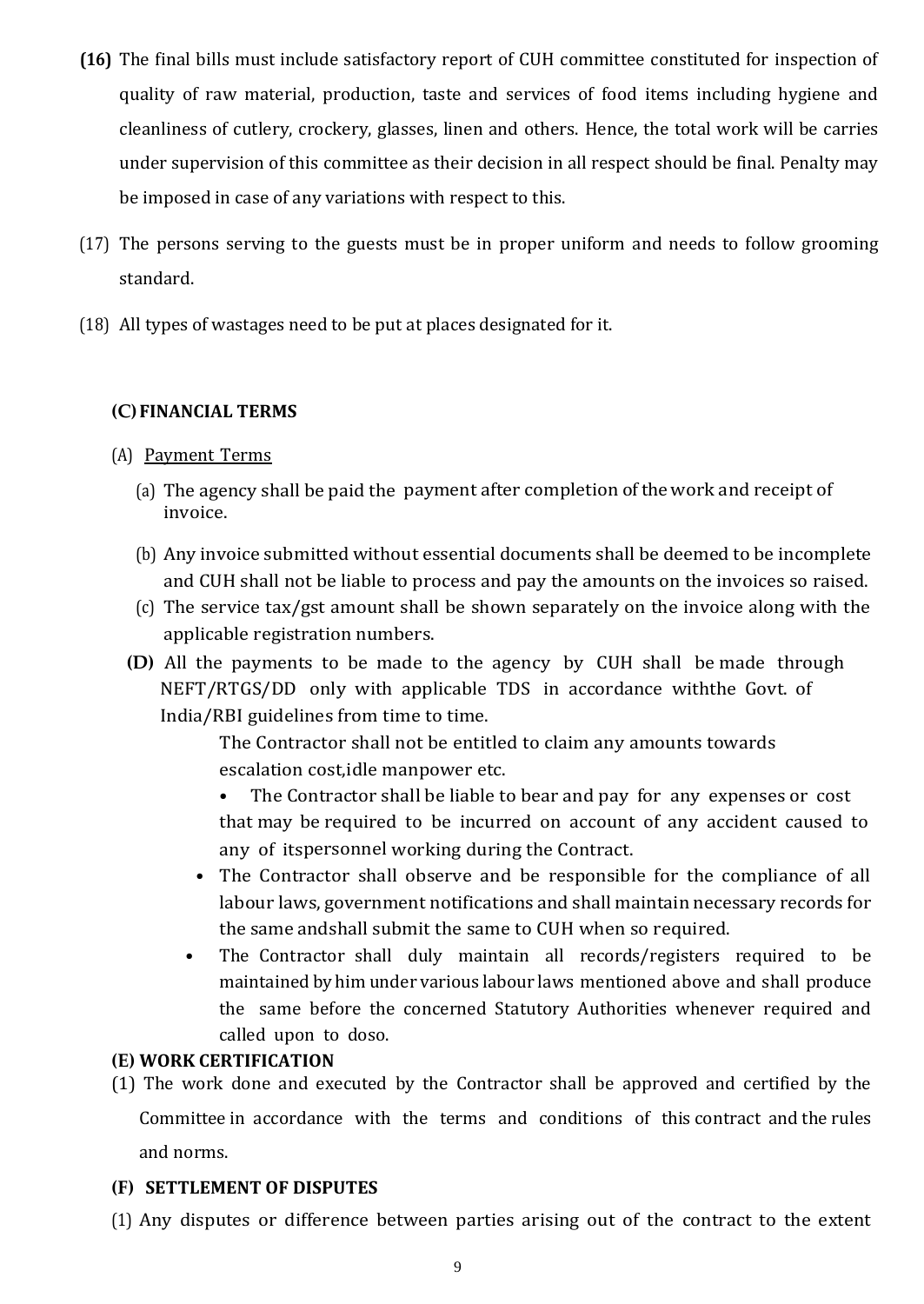possible shall be settled amicably between the parties.

(2) If amicably settlement cannot be reached all the disputed issues shall be resolved by

CUH Tender Committee and the decision shall be final.

### **4. SCOPE OF SERVICES:**

- (A) Agency shall arrange its own pandals/pagodas necessary for cooking and other activities related to catering services.
- (B) Agency shall provide adequate approved good quality crockery and cutlery (preferably of bone china/opal ware) and table cloth, mats etc. of superior quality in the kitchen and dining halls. Utensils for serving warm food shall also be provided by the Agency.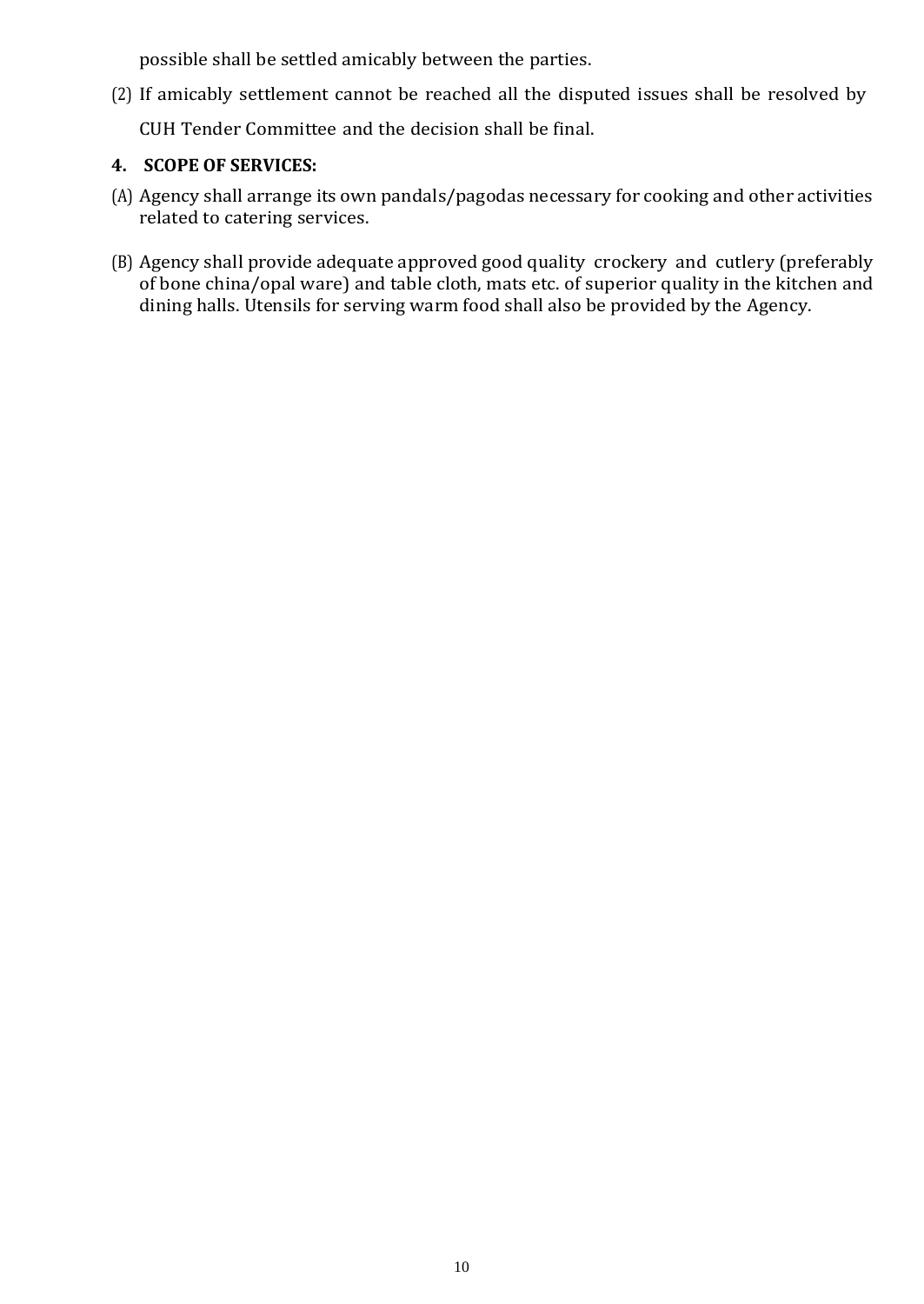- (C) The Agency shall deploy chef and adequate catering staff, trained and well experienced to ensure timely, efficient and prompt service. The Agency shall provide trained manpower services in the dining hall and VIP Lounge. However, sufficient manpower shall be deployed depending upon the number of programmes/events in progress on a day to day basis. The Agency has to create its own pantry as per the requirement for the purpose for which he may be required to have other arrangements like fans, candle burners / gas burners, table ware and thermo ware etc.
- (D) Serving of potable drinking water from the source to the dispensers and water coolers placed at venue shall be the responsibility of the Agency.
- (E) The waiters/serving staff shall be well dressed, presentable, wellmannered and trained. Adequate sets of uniform shall be provided by the Agency so that they can present themselves neat and clean daily.
- (F) The Agency shall arrange for such of those special equipment and apparatus if any required for cooking etc in the Cafeteria and Kitchen at its own cost.

#### **Personal Hygiene**

- (a) The Agency shall ensure that staff deployed in catering services is not suffering from any infection or communicable diseases. The staff should trim their nails regularly and wear caps & gloves at the work place. Smoking, eating or chewing of tobacco/zarda/gutka etc, spitting is strictly prohibited.
- (b) Potable Water shall be used for cooking, cleaning vessels etc.

#### **Quality Maintenance**

- (a) The eatables served by the Agency to the Guests shall be completely hygienic, free from any sort of adulteration or foreign ingredients etc. Dishes containing any foreign ingredient shall not be served.
- (b) All vegetables, fruits etc. used shall be fresh and shall not be rotten or overripe.The Agency shall be responsible for their hygiene and safety. Milk and milk products such as curd, yoghurt, cheese etc. shall be of good quality and should be prepared and served fresh. All the items being used shall be stored properly and used much before the expiry date. Maintain hygienic conditions in cooking/pantry area & dining/serving areas.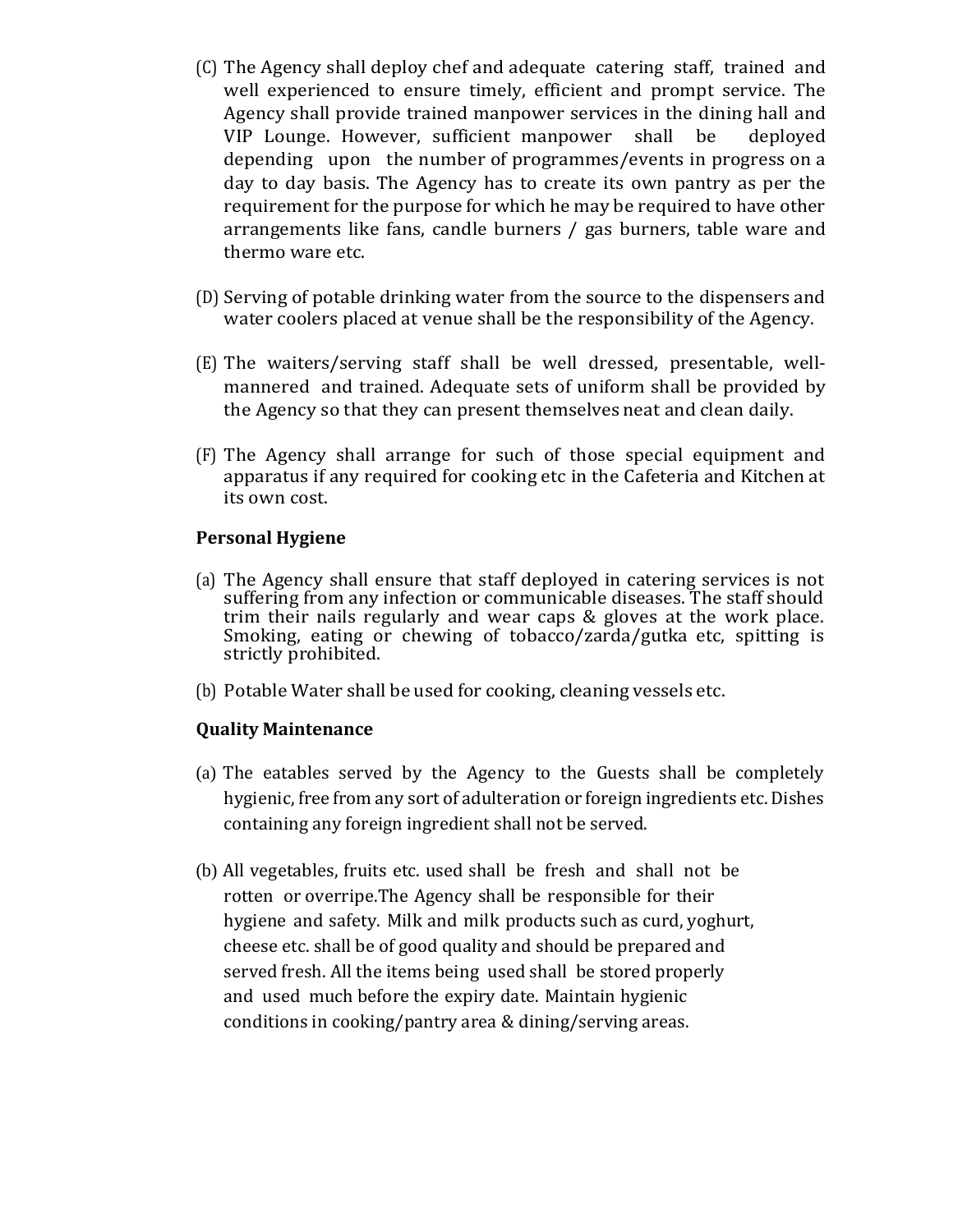| <b>Date</b>      | Refreshments/Breakfast/Lunch                            | <b>Remarks</b> |
|------------------|---------------------------------------------------------|----------------|
| Feb 25, 2022     | (a) $300 + 50$ (VIP)=350                                |                |
| (Foundation day) | Lunch (Feb 25, 2022)                                    |                |
|                  | Hara Bhara Kebab and Paneer Tikka                       |                |
|                  | (Starter)                                               |                |
|                  | Rajma                                                   |                |
|                  | <b>Masroom Matar</b>                                    |                |
|                  | Shahi paneer                                            |                |
|                  | Jeera Rice                                              |                |
|                  | <b>Boondi Raita</b>                                     |                |
|                  | Chapati/Missi                                           |                |
|                  | Fresh Lehsun-Lal Mirch chutney                          |                |
|                  | Green Salade, Russian Salade Achar,                     |                |
|                  | Papad                                                   |                |
|                  | Moong Dal Halwa                                         |                |
|                  | <b>Kheer</b>                                            |                |
|                  | (b) Students 800                                        |                |
|                  | <b>Matar Paneer</b>                                     |                |
|                  | Kadhi Pakoda                                            |                |
|                  | Jeera Rice                                              |                |
|                  | Chapati                                                 |                |
|                  | Green Salad                                             |                |
|                  | Rasgulla                                                |                |
|                  | (c) Students in Innovative Center<br>(300 Refreshments) |                |
|                  | Chai                                                    |                |
|                  | Samosa                                                  |                |
|                  | <b>Biscuit</b>                                          |                |
|                  |                                                         |                |
|                  | (d) Refreshments for Stage/VIPs                         |                |
|                  | (50 Persons)                                            |                |
|                  | Tea/Coffee/Juice                                        |                |
|                  | Cookies                                                 |                |
|                  | Dry fruits                                              |                |
|                  | <b>Fruit Cake</b>                                       |                |
|                  | <b>Fruit Platters</b>                                   |                |
|                  | Chips                                                   |                |
|                  | <b>Water Bottles</b>                                    |                |
| Feb 26, 2022     | (a) 50 Lunch (Haryana Gaurav)                           |                |
| (Alumni Day)     | Hara Bhara Kebab/ Mashroom Tikka                        |                |
|                  | (Starter)                                               |                |
|                  | Chole                                                   |                |
|                  | Mix Veg                                                 |                |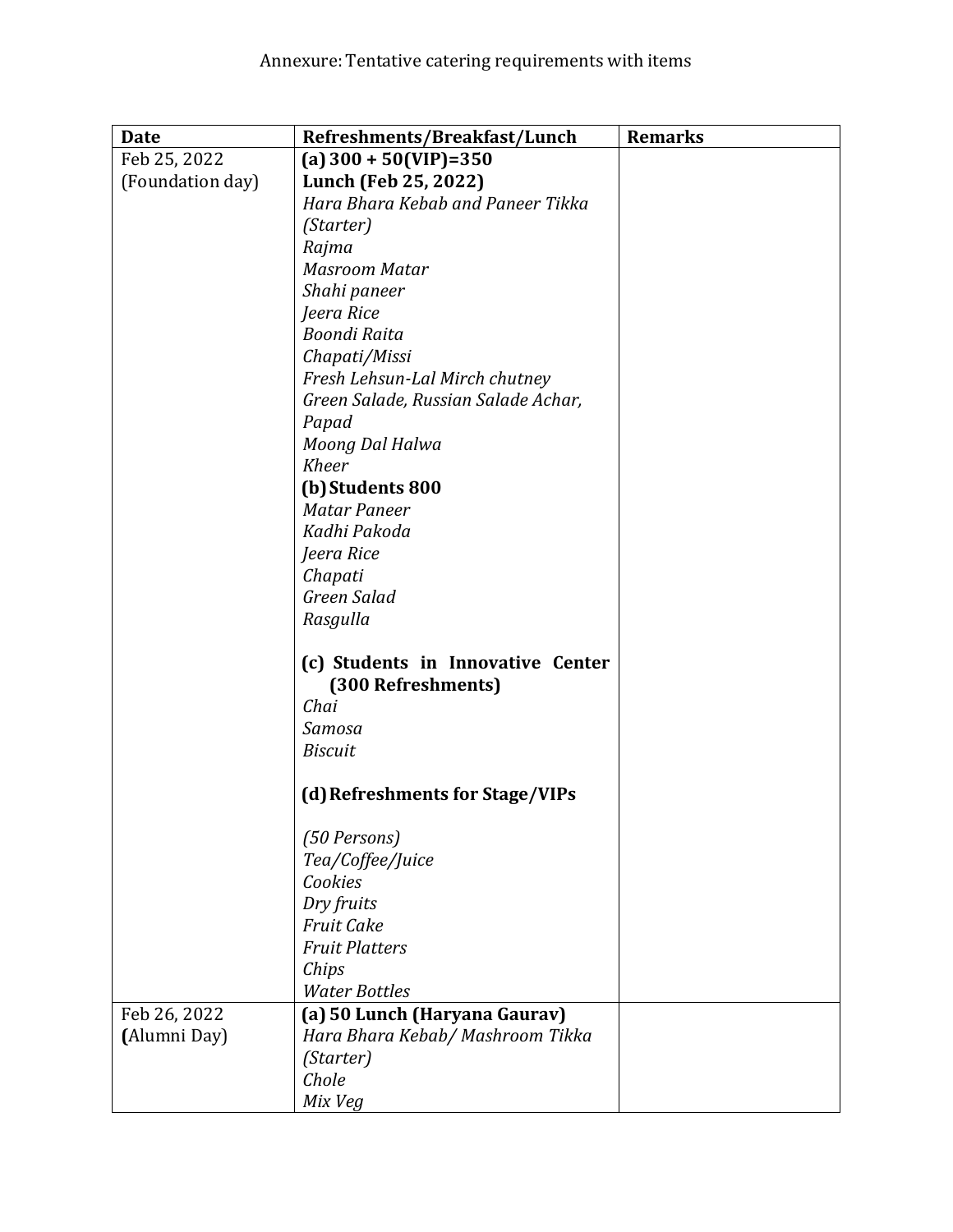|               | Kadhai Paneer                              |  |
|---------------|--------------------------------------------|--|
|               | <b>Plain Rice</b>                          |  |
|               |                                            |  |
|               | MixVeg Raita                               |  |
|               | Chapati/Missi                              |  |
|               | Fresh Lehsun-Lal Mirch chutney             |  |
|               | Green Salade, Corn Salade Achar,           |  |
|               | Papad                                      |  |
|               | Gulab Jamun                                |  |
|               | Rabadi Jalebi                              |  |
|               |                                            |  |
|               |                                            |  |
|               |                                            |  |
|               | (b) Participants for Science Day           |  |
|               | 150 Students (Aaloo, Puri, Raita,          |  |
|               | Halwa)                                     |  |
|               |                                            |  |
|               | c) Refreshments for Stage/VIPs             |  |
|               | (20 persons)                               |  |
|               | Tea/Coffee/Juice                           |  |
|               | Cookies                                    |  |
|               |                                            |  |
|               | Dry fruits                                 |  |
|               | <b>Fruit Cake</b>                          |  |
|               | <b>Fruit Platters</b>                      |  |
|               | Chips                                      |  |
|               | <b>Water Bottles</b>                       |  |
|               |                                            |  |
| Feb 27, 2022  | (a) 100 Breakfast                          |  |
| (Convocation) |                                            |  |
|               | Idli Sambara/Poha                          |  |
|               |                                            |  |
|               | Stuffed Prantha with curd                  |  |
|               | Chilla                                     |  |
|               | <b>Fresh Fruit</b>                         |  |
|               | Sprouts                                    |  |
|               | Corn flakes                                |  |
|               | Khichadi                                   |  |
|               | Tea/Coffee/Juice                           |  |
|               |                                            |  |
|               |                                            |  |
|               | Poori Bhaji                                |  |
|               | Butter/Jam toast                           |  |
|               | Sandwiches                                 |  |
|               |                                            |  |
|               | (b) Lunch for Chief Guest                  |  |
|               | (20 VVIP in Restaurant DTHM)               |  |
|               | <b>Lunch for other 850 Staff, Students</b> |  |
|               | Roasted Vegetable, Gobhi Aloo Pakoda       |  |
|               | Choley                                     |  |
|               | Aloo Gobhi                                 |  |
|               | Shahi Paneer                               |  |
|               | Chapati/Missi                              |  |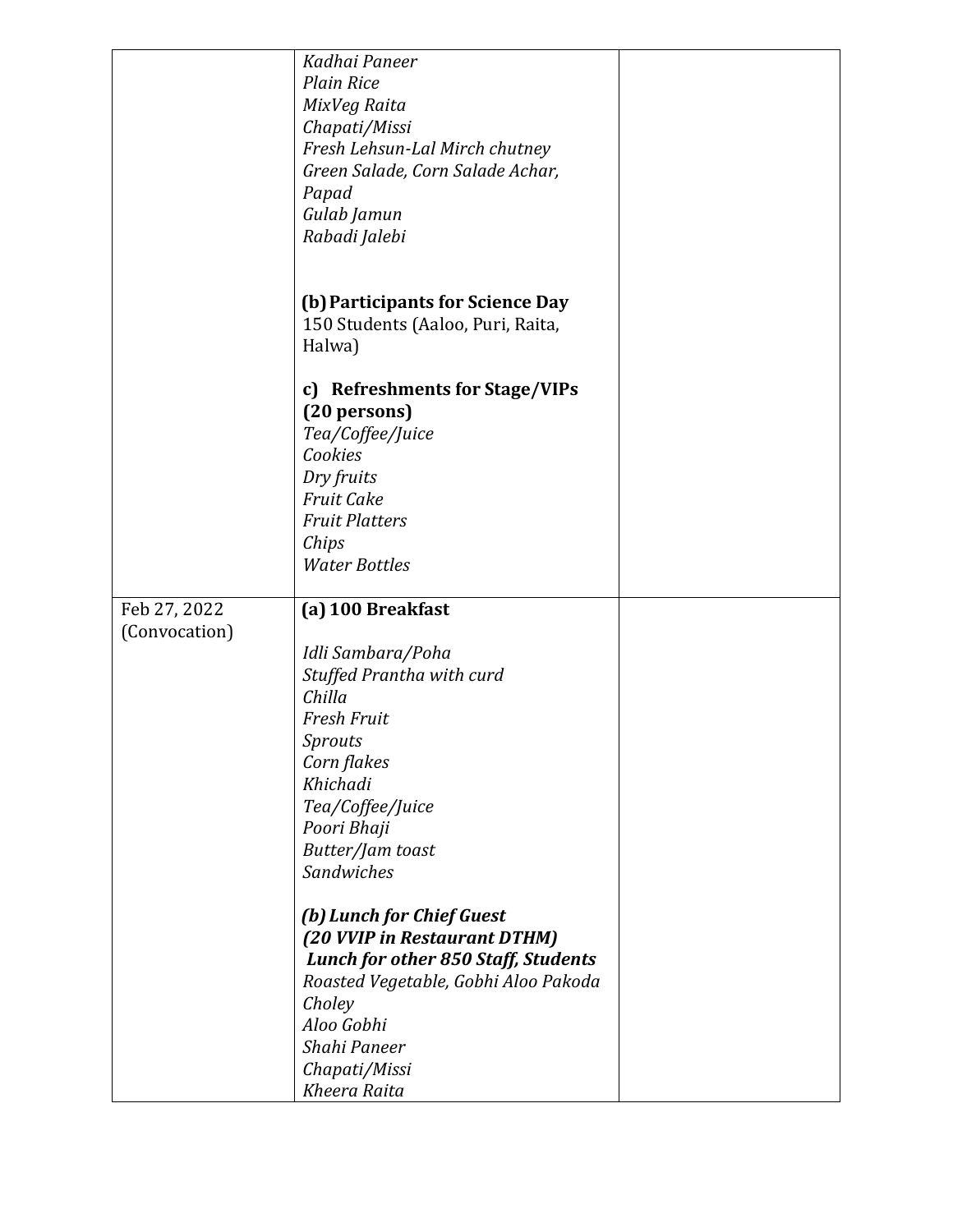|                               | Veg Biryani<br>Fresh Tamatar Pyaaz Chutney/Green<br>salad, Macroni Salade/Achar, Papad<br>Moong Dal Halwa<br><b>Kheer</b>                                                                                                                                                                                   |  |
|-------------------------------|-------------------------------------------------------------------------------------------------------------------------------------------------------------------------------------------------------------------------------------------------------------------------------------------------------------|--|
|                               | c) Refreshments for Stage/VIPs<br>(20 persons)<br>Tea/Coffee/Juice<br>Cookies<br>Dry fruits<br><b>Fruit Cake</b><br><b>Fruit Platters</b><br>Chips<br><b>Water Bottles</b>                                                                                                                                  |  |
| Feb 28, 2022<br>(Science day) | (a) 25 (Experts+ CUH members)<br>Paneer tikka/Fruit Platters/Fruit<br>salads<br>Macroni<br>Kadai paneer<br>Veg Korma<br>Dal Pach Ratan<br>Veg Pullaw<br><b>Fruit Raita</b><br>Chapati/Missi<br>Fresh Tamatar/Pyaaz Chutney/Green<br>salad,<br>Green Salade/Achar, Papad<br>Mung halwa<br>Ras Malai/Rasgulah |  |
|                               | (b) Refreshments for Stage/VIPs<br>(20 persons<br>Tea/Coffee/Juice<br>Cookies<br>Dry fruits<br><b>Fruit Cake</b><br><b>Fruit Platters</b><br>Chips<br><b>Water Bottles</b>                                                                                                                                  |  |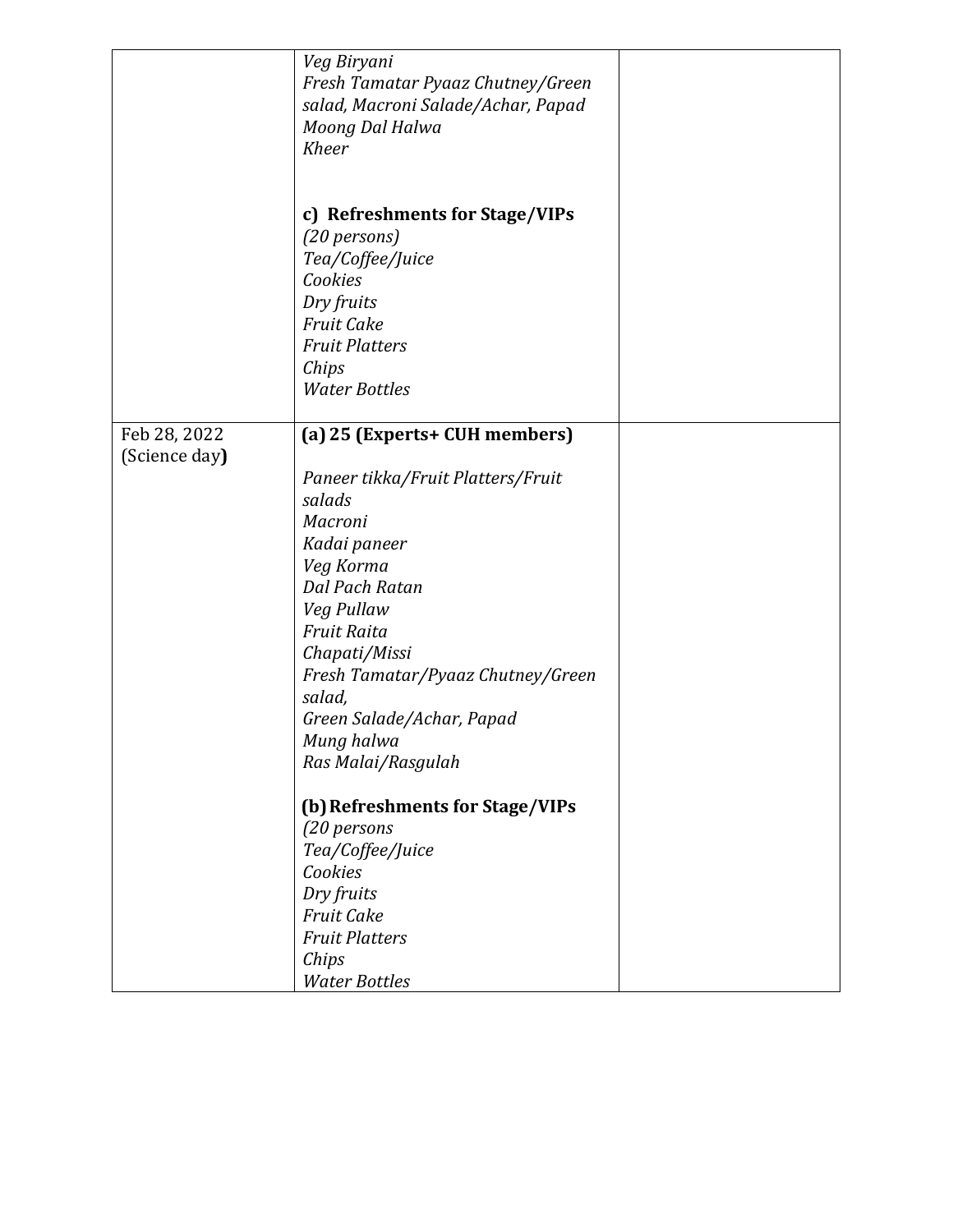#### **Annexure:Tentative catering requirements with item**

# **Annexure: Format for technical bid of the tender and documents to beattached**

#### **Catering Services During Foundation Day, Convocation Function and National Science Day 2022**

|    | Sl. No. Description of requirement                                                                                                                                                      | Enclosed | Enclosure |
|----|-----------------------------------------------------------------------------------------------------------------------------------------------------------------------------------------|----------|-----------|
|    |                                                                                                                                                                                         |          | No.       |
| 1. | Demand draft of Rs 30,000/- as EMD enclosed in separate<br>envelope                                                                                                                     | Yes/No   |           |
| 2. | Sufficient proofs from responsible officers of reputed higher<br>educational institutes/PSU/govt bodies (Proof to be attached)                                                          | Yes/No   |           |
|    | 3. Whether the firm is registered with proprietary firm,<br>Partnership firm, Limited Company, Corporate body<br>legally constituted engaged in such services (Proof to<br>be attached) | Yes/No   |           |
|    | 4. Declaration by the bidder that he /she has not been<br>blacklisted by the Deptts/Ministries of the Govt. of<br>India/State Govt./PSUs                                                | Yes/No   |           |
| 5. | Copy of Registration Certificate                                                                                                                                                        | Yes/No   |           |
| 6. | Copy of Allotment Letter of PAN                                                                                                                                                         | Yes/No   |           |
|    | Copy of TAN/GST (If applicable)                                                                                                                                                         | Yes/No   |           |
|    | 8. Agency profiling                                                                                                                                                                     |          |           |
|    | Proof of experience in Years (Certificate of registration<br>enclosed)                                                                                                                  | Yes/No   |           |
|    | Proof of number of similar Services provided/Working<br>Government departments/higher<br>with/for<br>various<br>educationalinstitutes with supporting documents                         | Yes/No   |           |
| 9. | Financial Bid completed and sealed in a<br>separate envelope                                                                                                                            | Yes/No   |           |
|    |                                                                                                                                                                                         |          |           |

Declaration of the Agency: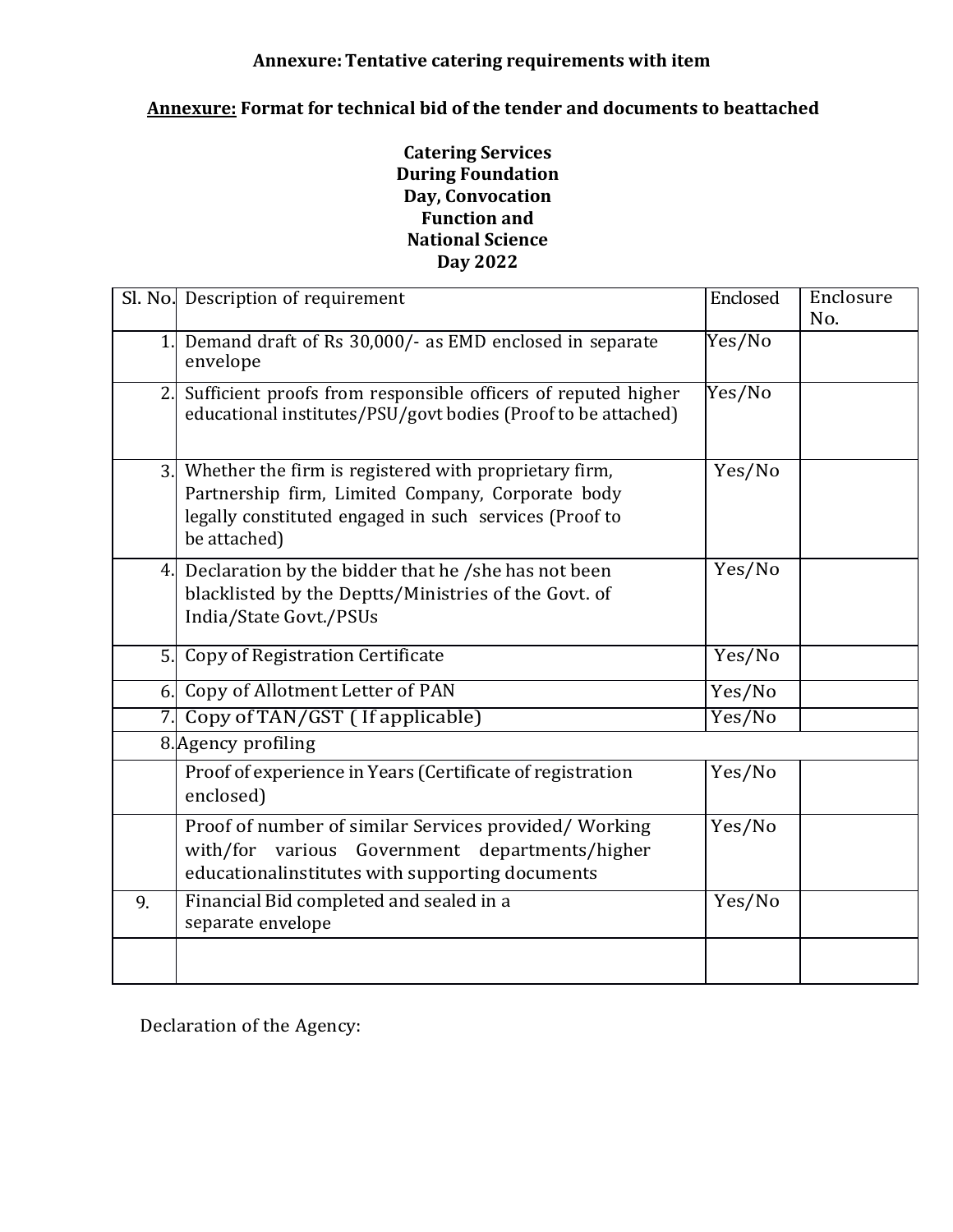| S.No. | Title                          |  |
|-------|--------------------------------|--|
|       | Name of bidder                 |  |
| っ     | Name of Firm                   |  |
| 3     | Registration<br>Firm<br>Number |  |
| 4     | Firm Address                   |  |
| 5     | Email id.                      |  |
| 6     | Mobile Number                  |  |

This is to certify that I/We before signing this submission have read and fully understood all the terms and conditions contained herein and undertake myself/ourselves to abide by them.

**Person:**

**Date: Signature of Authorized**

**Place: Full Name: Company's Seal:**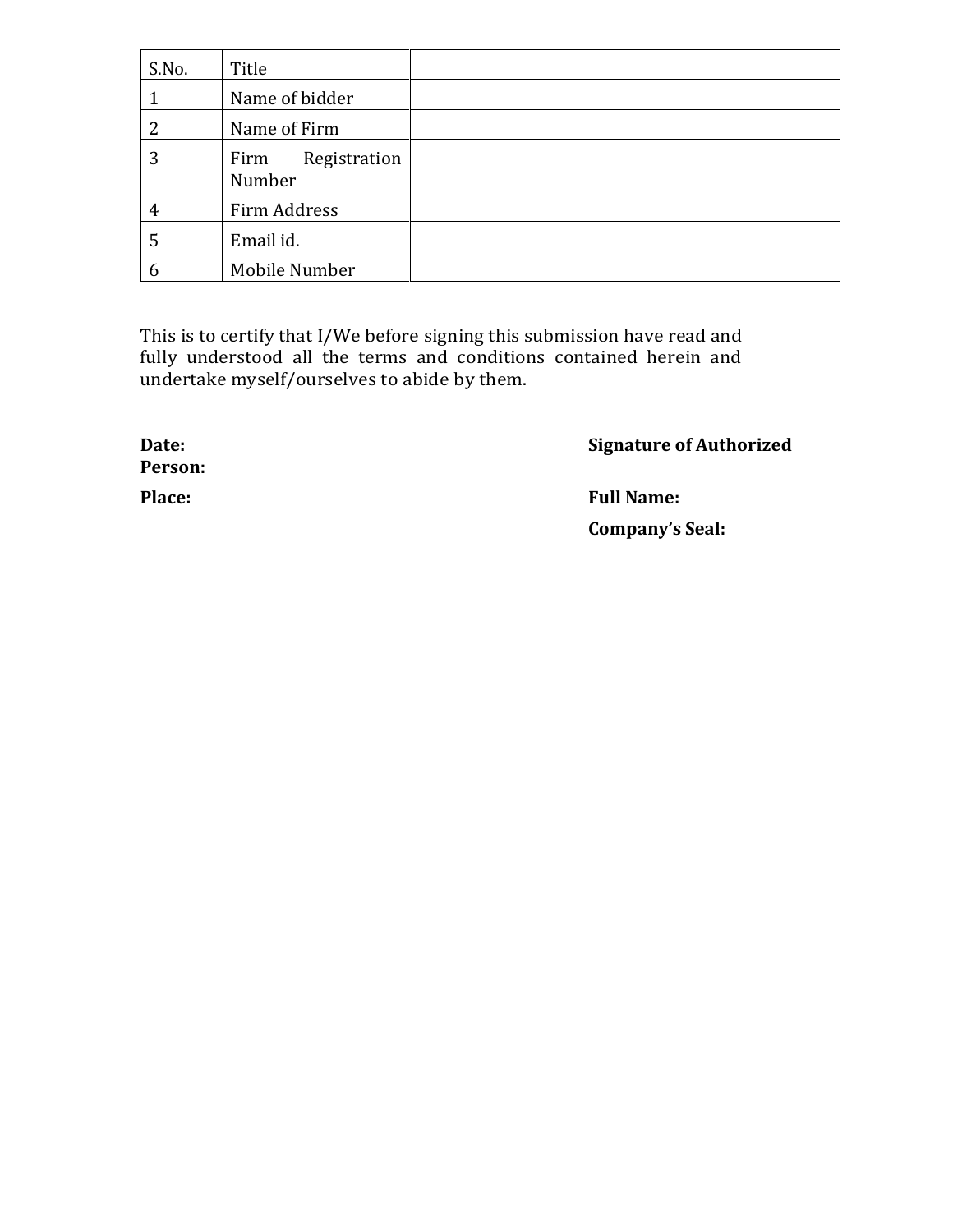#### *Number of Persons mentioned above are tentative and will be confirmed one day prior to the date of activity. Payment of the same will be made on pro rata basis.*

| <b>Date</b>      | Refreshments/Breakfast/Lunch        | <b>Quoted Rates</b> |
|------------------|-------------------------------------|---------------------|
|                  |                                     | individually        |
| Feb 25, 2022     | a) $300 + 50(VIP) = 350$            |                     |
| (Foundation day) | Lunch (Feb 25, 2022)                |                     |
|                  | Hara Bhara Kebab and Paneer Tikka   |                     |
|                  | (Starter)                           |                     |
|                  | Rajma                               |                     |
|                  | <b>Masroom Matar</b>                |                     |
|                  | Shahi paneer                        |                     |
|                  | Jeera Rice                          |                     |
|                  | <b>Boondi Raita</b>                 |                     |
|                  | Chapati/Missi                       |                     |
|                  | Fresh Lehsun-Lal Mirch chutney      |                     |
|                  | Green Salade, Russian Salade Achar, |                     |
|                  | Papad                               |                     |
|                  | Moong Dal Halwa                     |                     |
|                  | <b>Kheer</b>                        |                     |
|                  | b) Students 800                     |                     |
|                  | <b>Matar Paneer</b>                 |                     |
|                  | Kadhi Pakoda                        |                     |
|                  | Jeera Rice                          |                     |
|                  | Chapati                             |                     |
|                  | Green Salad                         |                     |
|                  | Rasgulla                            |                     |
|                  |                                     |                     |
|                  | c) Students in Innovative Center    |                     |
|                  | (300 Refreshments)                  |                     |
|                  | Chai                                |                     |
|                  | Samosa                              |                     |
|                  | <b>Biscuit</b>                      |                     |
|                  |                                     |                     |
|                  | d) Refreshments for Stage/VIPs      |                     |
|                  | (50 Persons)                        |                     |
|                  | Tea/Coffee/Juice                    |                     |
|                  | Cookies                             |                     |
|                  | Dry fruits                          |                     |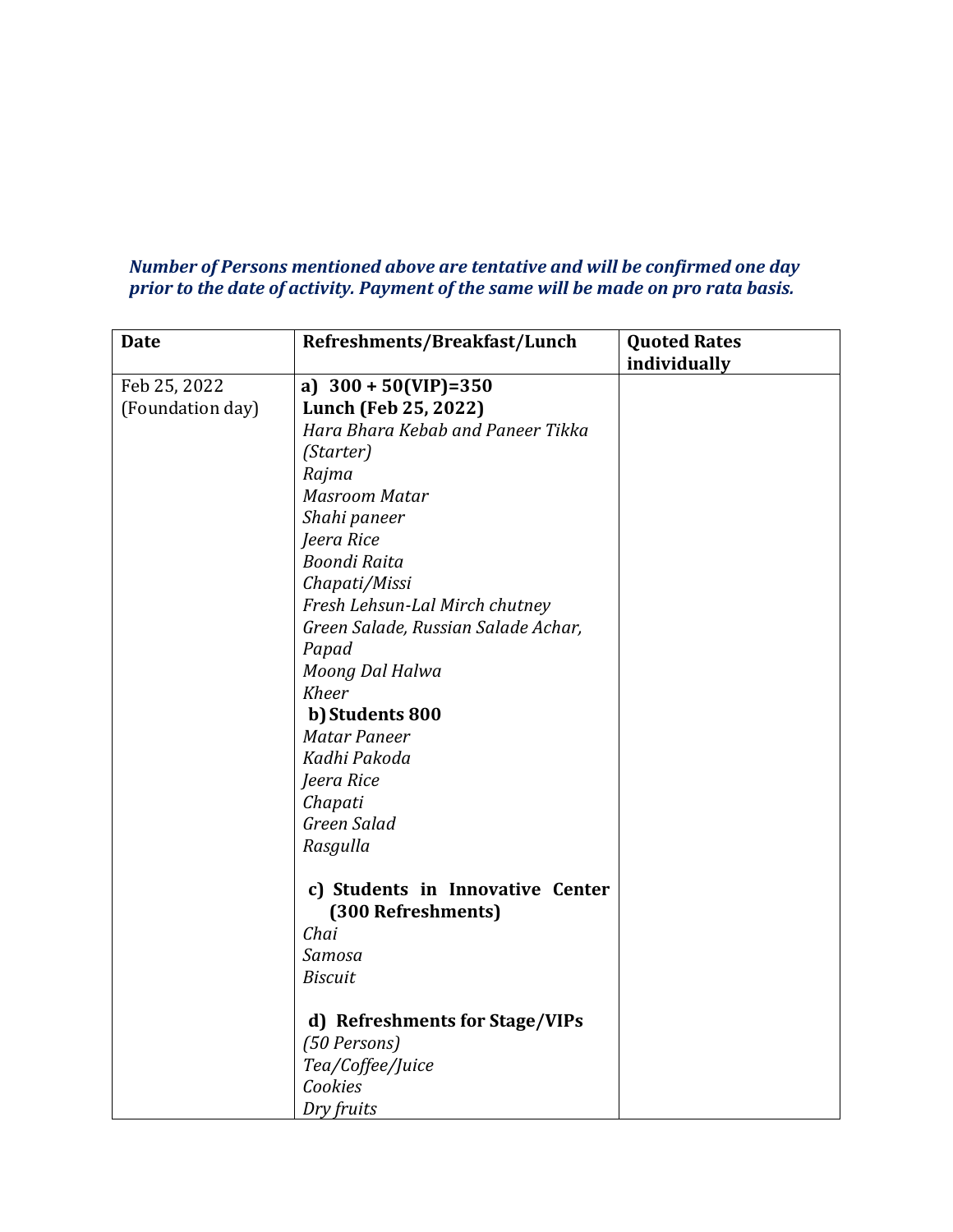|               | <b>Fruit Cake</b>                 |  |
|---------------|-----------------------------------|--|
|               | <b>Fruit Platters</b>             |  |
|               | Chips                             |  |
|               | <b>Water Bottles</b>              |  |
| Feb 26, 2022  | a) 50 Lunch (Haryana Gaurav)      |  |
| (Alumni Day)  | Hara Bhara Kebab/ Mashroom Tikka  |  |
|               | (Starter)                         |  |
|               | Chole                             |  |
|               | Mix Veg                           |  |
|               | Kadhai Paneer                     |  |
|               | <b>Plain Rice</b>                 |  |
|               | MixVeg Raita                      |  |
|               | Chapati/Missi                     |  |
|               | Fresh Lehsun-Lal Mirch chutney    |  |
|               | Green Salade, Corn Salade Achar,  |  |
|               | Papad                             |  |
|               | Gulab Jamun                       |  |
|               | Rabadi Jalebi                     |  |
|               |                                   |  |
|               | b) Participants for Science Day   |  |
|               | 150 Students (Aaloo, Puri, Raita, |  |
|               | Halwa)                            |  |
|               |                                   |  |
|               | c) Refreshments for Stage/VIPs    |  |
|               | (20 persons)                      |  |
|               | Tea/Coffee/Juice                  |  |
|               | Cookies                           |  |
|               | Dry fruits                        |  |
|               | <b>Fruit Cake</b>                 |  |
|               | <b>Fruit Platters</b>             |  |
|               | Chips                             |  |
|               | <b>Water Bottles</b>              |  |
|               |                                   |  |
| Feb 27, 2022  | a) 100 Breakfast                  |  |
| (Convocation) | Idli Sambara/Poha                 |  |
|               | Stuffed Prantha with curd         |  |
|               | Chilla                            |  |
|               | <b>Fresh Fruit</b>                |  |
|               | <b>Sprouts</b>                    |  |
|               | Corn flakes                       |  |
|               | Khichadi                          |  |
|               |                                   |  |
|               | Tea/Coffee/Juice                  |  |
|               | Poori Bhaji                       |  |
|               | Butter/Jam toast<br>Sandwiches    |  |
|               |                                   |  |
|               | b) Lunch for Chief Guest          |  |
|               | (20 VVIP in Restaurant DTHM)      |  |
|               |                                   |  |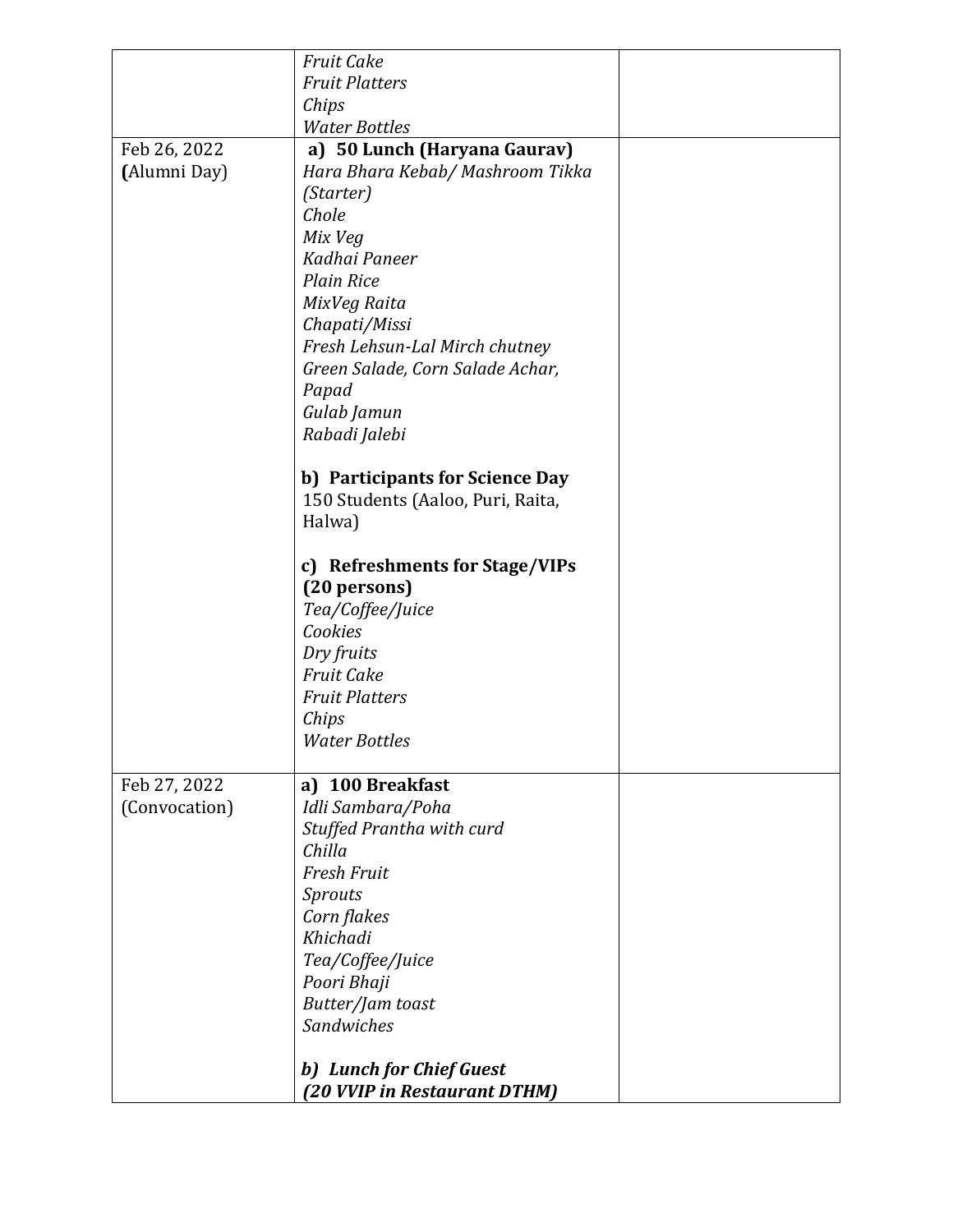|               | <b>Lunch for other 850 Staff, Students</b> |  |
|---------------|--------------------------------------------|--|
|               | Roasted Vegetable, Gobhi Aloo Pakoda       |  |
|               | Choley                                     |  |
|               | Aloo Gobhi                                 |  |
|               | Shahi Paneer                               |  |
|               |                                            |  |
|               | Chapati/Missi                              |  |
|               | Kheera Raita                               |  |
|               | Veg Biryani                                |  |
|               | Fresh Tamatar Pyaaz Chutney/Green          |  |
|               | salad, Macroni Salade/Achar, Papad         |  |
|               | Moong Dal Halwa                            |  |
|               | <b>Kheer</b>                               |  |
|               |                                            |  |
|               | <b>Refreshments for Stage/VIPs</b>         |  |
|               | c)                                         |  |
|               | (20 persons)                               |  |
|               | Tea/Coffee/Juice                           |  |
|               | Cookies                                    |  |
|               | Dry fruits                                 |  |
|               | <b>Fruit Cake</b>                          |  |
|               | <b>Fruit Platters</b>                      |  |
|               |                                            |  |
|               | Chips                                      |  |
|               | <b>Water Bottles</b>                       |  |
|               |                                            |  |
| Feb 28, 2022  | a) 25 (Experts+ CUH members)               |  |
| (Science day) | Paneer tikka/Fruit Platters/Fruit          |  |
|               | salads                                     |  |
|               | Macroni                                    |  |
|               | Kadai paneer                               |  |
|               |                                            |  |
|               | Veg Korma                                  |  |
|               | Dal Pach Ratan                             |  |
|               | Veg Pullaw                                 |  |
|               | Fruit Raita                                |  |
|               | Chapati/Missi                              |  |
|               | Fresh Tamatar/Pyaaz Chutney/Green          |  |
|               | salad,                                     |  |
|               |                                            |  |
|               | Green Salade/Achar, Papad                  |  |
|               | Mung halwa                                 |  |
|               | Ras Malai/Rasgulah                         |  |
|               |                                            |  |
|               | b) Refreshments for Stage/VIPs             |  |
|               | (20 persons                                |  |
|               | Tea/Coffee/Juice                           |  |
|               | Cookies                                    |  |
|               | Dry fruits                                 |  |
|               | <b>Fruit Cake</b>                          |  |
|               | <b>Fruit Platters</b>                      |  |
|               |                                            |  |
|               | Chips                                      |  |
|               | <b>Water Bottles</b>                       |  |